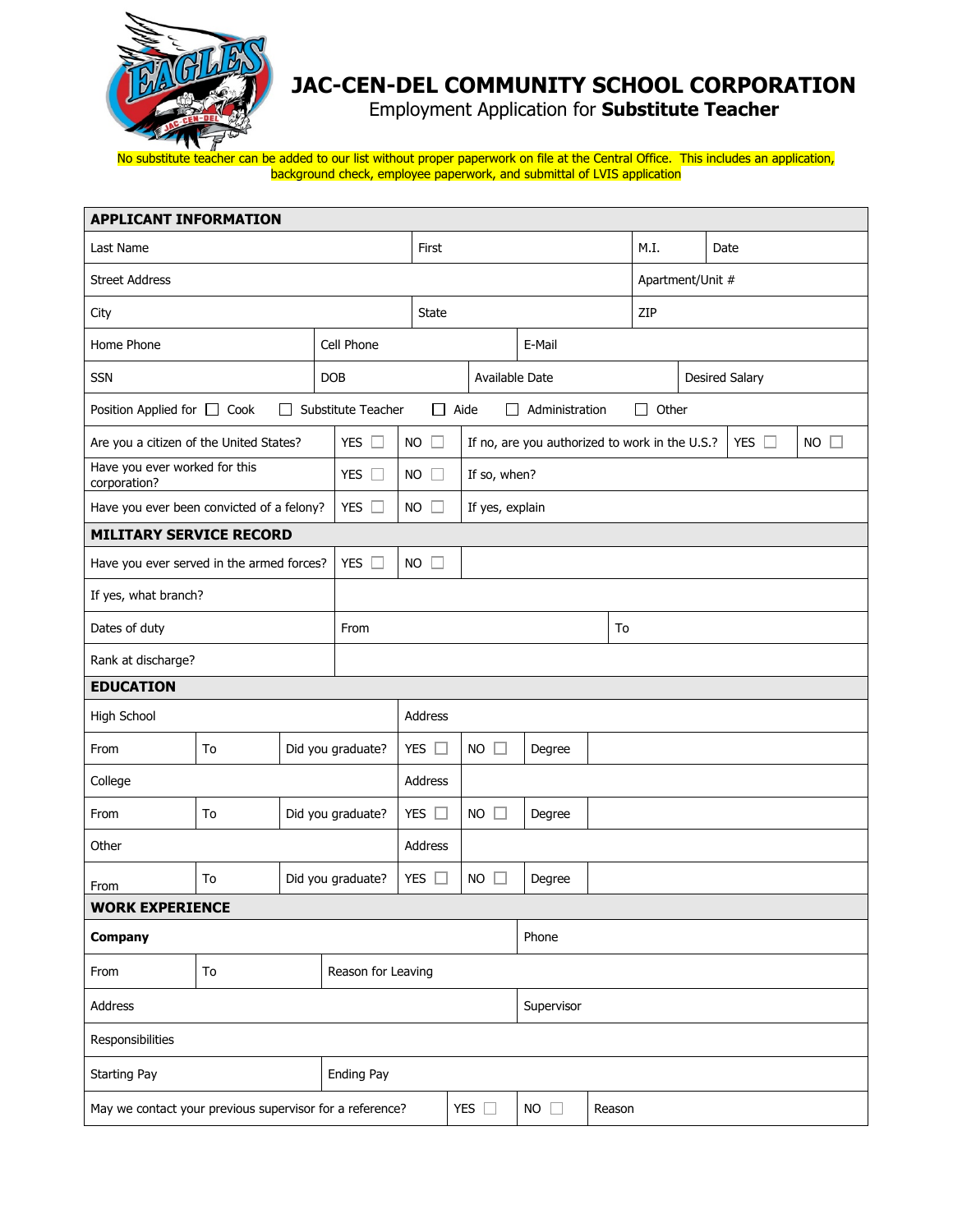| <b>WORK EXPERIENCE CONTINUED</b>                                          |                                                          |                    |               |                |              |  |  |  |
|---------------------------------------------------------------------------|----------------------------------------------------------|--------------------|---------------|----------------|--------------|--|--|--|
| Company                                                                   |                                                          |                    |               | Phone          |              |  |  |  |
| From                                                                      | To                                                       | Reason for Leaving |               |                |              |  |  |  |
| Address                                                                   |                                                          |                    |               | Supervisor     |              |  |  |  |
| Responsibilities                                                          |                                                          |                    |               |                |              |  |  |  |
| <b>Starting Pay</b>                                                       |                                                          | Ending Pay         |               |                |              |  |  |  |
|                                                                           | May we contact your previous supervisor for a reference? |                    | YES $\square$ | $NO$ $\square$ | Reason       |  |  |  |
| Company                                                                   |                                                          |                    |               | Phone          |              |  |  |  |
| From                                                                      | To                                                       | Reason for Leaving |               |                |              |  |  |  |
| Address                                                                   |                                                          | Supervisor         |               |                |              |  |  |  |
| Responsibilities                                                          |                                                          |                    |               |                |              |  |  |  |
| <b>Starting Pay</b>                                                       |                                                          | Ending Pay         |               |                |              |  |  |  |
| May we contact your previous supervisor for a reference?                  |                                                          |                    | YES $\Box$    | $NO$ $\Box$    | Reason       |  |  |  |
| <b>TEACHING EXPERIENCE</b>                                                |                                                          |                    |               |                |              |  |  |  |
| <b>School</b>                                                             |                                                          |                    |               | Phone          |              |  |  |  |
| From                                                                      | To                                                       | Reason for Leaving |               |                |              |  |  |  |
| Address                                                                   |                                                          |                    |               | Supervisor     |              |  |  |  |
| Responsibilities                                                          |                                                          |                    |               |                |              |  |  |  |
| <b>Starting Pay</b>                                                       |                                                          | Ending Pay         |               |                |              |  |  |  |
| YES $\square$<br>May we contact your previous supervisor for a reference? |                                                          |                    |               | $NO$ $\Box$    |              |  |  |  |
| <b>School</b>                                                             |                                                          |                    |               | Phone          |              |  |  |  |
| From                                                                      | To                                                       | Reason for Leaving |               |                |              |  |  |  |
| Address                                                                   |                                                          |                    |               | Supervisor     |              |  |  |  |
| Responsibilities                                                          |                                                          |                    |               |                |              |  |  |  |
| Starting Pay                                                              |                                                          | Ending Pay         |               |                |              |  |  |  |
| YES $\square$<br>May we contact your previous supervisor for a reference? |                                                          |                    |               | $NO$ $\Box$    |              |  |  |  |
| <b>REFERENCES</b>                                                         |                                                          |                    |               |                |              |  |  |  |
| Please list three professional references.                                |                                                          |                    |               |                |              |  |  |  |
| Full Name                                                                 |                                                          |                    |               |                | Relationship |  |  |  |
| Company                                                                   | Phone                                                    |                    |               |                |              |  |  |  |
| Address                                                                   |                                                          |                    |               |                |              |  |  |  |
| Full Name                                                                 |                                                          |                    |               |                | Relationship |  |  |  |
| Company                                                                   |                                                          |                    |               |                | Phone        |  |  |  |
| Address                                                                   |                                                          |                    |               |                |              |  |  |  |